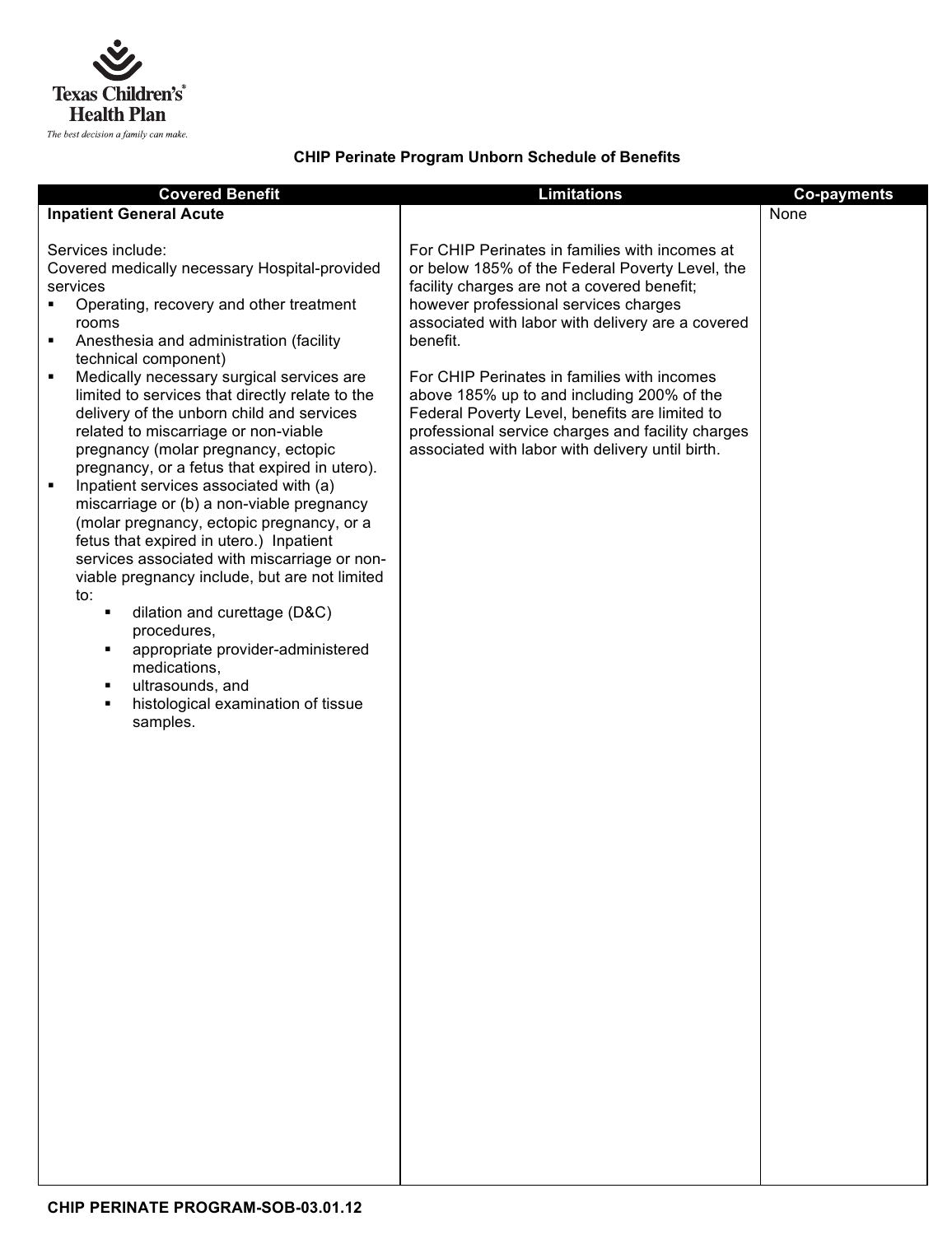| <b>Covered Benefit</b>                                                                                                                                                                                                                                                                                                                                                                                                                                                                                                                                                                                                                                                                                                                                                                                                                                                                 | <b>Limitations</b>                                                                                                                                                                                                                                                                                                                                                                                                                                                                                                                                                                                                                                                                                                                                                                                                                                                                                                                                                                                                                                                                                                                                                                                                                                                                       | <b>Co-payments</b> |
|----------------------------------------------------------------------------------------------------------------------------------------------------------------------------------------------------------------------------------------------------------------------------------------------------------------------------------------------------------------------------------------------------------------------------------------------------------------------------------------------------------------------------------------------------------------------------------------------------------------------------------------------------------------------------------------------------------------------------------------------------------------------------------------------------------------------------------------------------------------------------------------|------------------------------------------------------------------------------------------------------------------------------------------------------------------------------------------------------------------------------------------------------------------------------------------------------------------------------------------------------------------------------------------------------------------------------------------------------------------------------------------------------------------------------------------------------------------------------------------------------------------------------------------------------------------------------------------------------------------------------------------------------------------------------------------------------------------------------------------------------------------------------------------------------------------------------------------------------------------------------------------------------------------------------------------------------------------------------------------------------------------------------------------------------------------------------------------------------------------------------------------------------------------------------------------|--------------------|
| <b>Comprehensive Outpatient Hospital, Clinic</b>                                                                                                                                                                                                                                                                                                                                                                                                                                                                                                                                                                                                                                                                                                                                                                                                                                       | Emergency room visits for pregnancy related                                                                                                                                                                                                                                                                                                                                                                                                                                                                                                                                                                                                                                                                                                                                                                                                                                                                                                                                                                                                                                                                                                                                                                                                                                              | None               |
|                                                                                                                                                                                                                                                                                                                                                                                                                                                                                                                                                                                                                                                                                                                                                                                                                                                                                        |                                                                                                                                                                                                                                                                                                                                                                                                                                                                                                                                                                                                                                                                                                                                                                                                                                                                                                                                                                                                                                                                                                                                                                                                                                                                                          |                    |
|                                                                                                                                                                                                                                                                                                                                                                                                                                                                                                                                                                                                                                                                                                                                                                                                                                                                                        |                                                                                                                                                                                                                                                                                                                                                                                                                                                                                                                                                                                                                                                                                                                                                                                                                                                                                                                                                                                                                                                                                                                                                                                                                                                                                          |                    |
| (Including Health Center) and Ambulatory<br><b>Health Care Center</b><br>Services include the following services provided<br>in a hospital clinic or emergency room, a clinic or<br>health center, hospital-based emergency<br>department or an ambulatory health care setting:<br>X-ray, imaging, and radiological tests<br>(technical component)<br>Laboratory and pathology services (technical<br>٠<br>component)<br>Machine diagnostic tests<br>$\blacksquare$<br>Drugs, medications and biologicals that are<br>٠<br>medically necessary prescription and<br>injection drugs<br>Outpatient services associated with (a)<br>$\blacksquare$<br>miscarriage or (b) a non-viable pregnancy<br>(molar pregnancy, ectopic pregnancy, or a<br>fetus that expired in utero.) Outpatient<br>services associated with miscarriage or non-<br>viable pregnancy include, but are not limited | issues and post stabilization does not require an<br>authorization.<br>No out of network benefits.<br>Laboratory and radiological services are limited<br>to services that directly relate to ante partum<br>care and/or the delivery of the covered CHIP<br>Perinate until birth.<br>Ultrasound of the pregnant uterus is a covered<br>benefit of the CHIP Perinatal Program when<br>medically indicated. Ultrasound may be<br>indicated for suspected genetic defects, high-risk<br>pregnancy, fetal growth retardation, gestational<br>age conformation, or miscarriage or non-viable<br>pregnancy.<br>Amniocentesis, Cordocentesis, Fetal Intrauterine<br>Transfusion (FIUT) and Ultrasonic Guidance for<br>Cordocentesis, FIUT are covered benefits of the<br>CHIP Perinatal Program with an appropriate                                                                                                                                                                                                                                                                                                                                                                                                                                                                            |                    |
| to:<br>dilation and curettage (D&C) procedures,<br>٠<br>appropriate provider-administered<br>٠<br>medications,<br>ultrasounds, and<br>٠<br>histological examination of tissue<br>٠<br>samples.                                                                                                                                                                                                                                                                                                                                                                                                                                                                                                                                                                                                                                                                                         | diagnosis.<br>Laboratory tests for the CHIP Perinatal Program<br>are limited to: nonstress testing, contraction<br>stress testing, hemoglobin or hematocrit<br>repeated one a trimester and at 32-36 weeks of<br>pregnancy; or complete blood count (CBC),<br>urinanalysis for protein and glucose every visit,<br>blood type and RH antibody screen; repeat<br>antibody screen for Rh negative women at 28<br>weeks followed by RHO immune globulin<br>administration if indicated; rubella antibody titer,<br>serology for syphilis, hepatitis B surface antigen,<br>cervical cytology, pregnancy test, gonorrhea<br>test, urine culture, sickle cell test, tuberculosis<br>(TB) test, human immunodeficiency virus (HIV)<br>antibody screen, Chlamydia test, other<br>laboratory tests not specified but deemed<br>medically necessary, and multiple marker<br>screens for neural tube defects (if the client<br>initiates care between 16 and 20 weeks); screen<br>for gestational diabetes at 24-28 weeks of<br>pregnancy; other lab tests as indicated by<br>medical condition of client.<br>Surgical services associated with (a) miscarriage<br>or (b) a non-viable pregnancy (molar pregnancy,<br>ectopic pregnancy or a fetus that expired in<br>utero) are a covered benefit. |                    |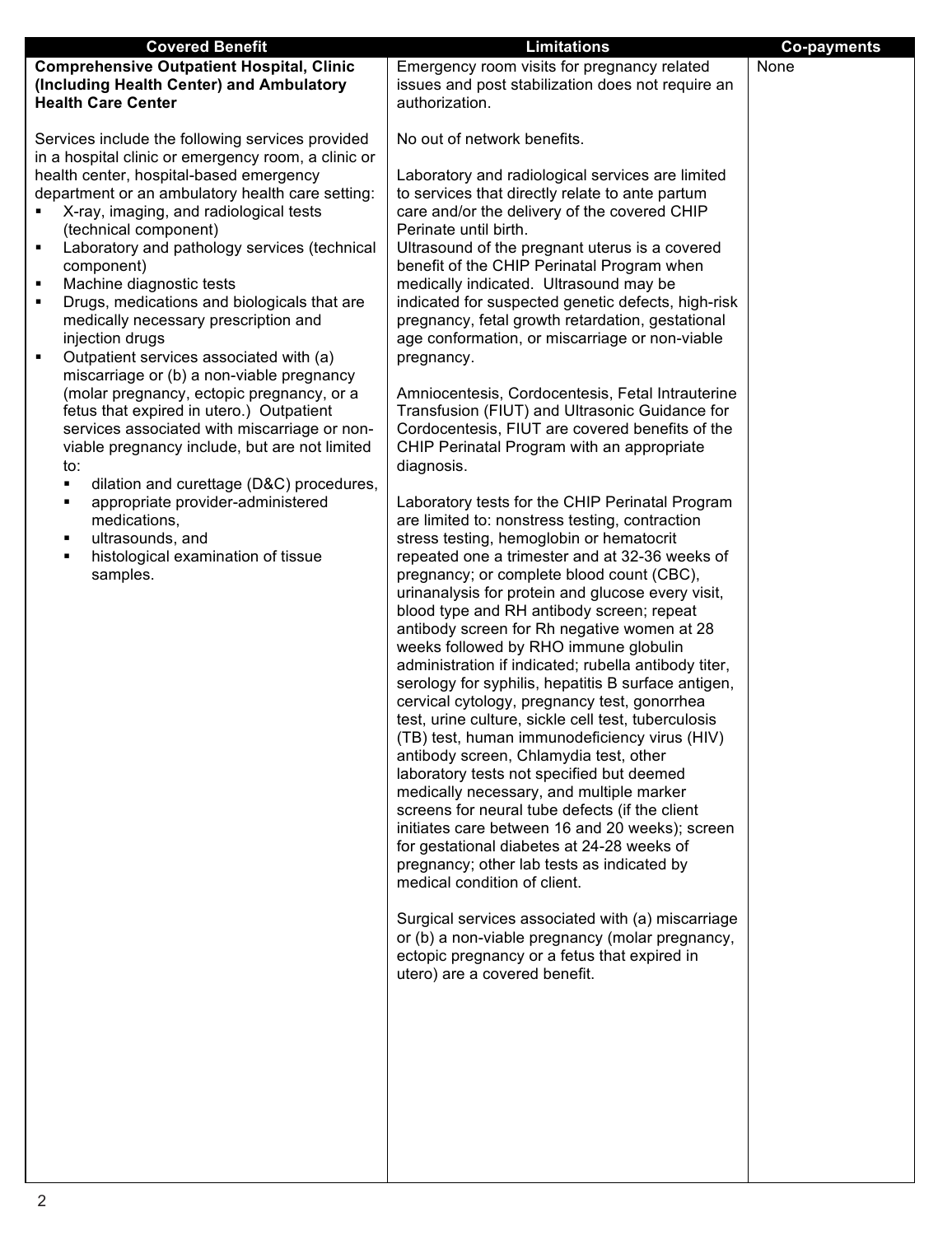|   | <b>Covered Benefit</b>                                                                  | <b>Limitations</b>                                   | <b>Co-payments</b> |
|---|-----------------------------------------------------------------------------------------|------------------------------------------------------|--------------------|
|   | <b>Physician/Physician</b>                                                              | Provider must be in-network.                         | None               |
|   | <b>Extender Professional Services</b>                                                   |                                                      |                    |
|   |                                                                                         | No out of network benefits.                          |                    |
|   | Services include, but are not limited to the                                            |                                                      |                    |
|   | following:                                                                              | Professional component of the ultrasound of the      |                    |
| ٠ | Medically necessary physician services are                                              | pregnant uterus when medically indicated for         |                    |
|   | limited to prenatal and postpartum care                                                 | suspected genetic defects, high-risk pregnancy,      |                    |
|   | and/or the delivery of the covered unborn                                               | fetal growth retardation, or gestational age         |                    |
|   | child until birth.                                                                      | conformation.                                        |                    |
| ٠ | Physician office visits, in-patient and out-                                            |                                                      |                    |
|   | patient services                                                                        | Professional component of Amniocentesis,             |                    |
| ٠ | Laboratory, x-rays, imaging and pathology                                               | Cordocentesis, Fetal Intrauterine Transfusion        |                    |
|   | services, including technical component                                                 | (FIUT) and Ultrasonic Guidance for                   |                    |
|   | and/or professional interpretation                                                      | Amniocentesis, Cordocentrsis, and FIUT.              |                    |
| ٠ | Medically necessary medications, biologicals                                            |                                                      |                    |
|   | and materials administered in Physician's                                               |                                                      |                    |
|   | office                                                                                  |                                                      |                    |
| ٠ | Professional component (in/outpatient) of                                               |                                                      |                    |
|   | surgical services, including:                                                           |                                                      |                    |
|   | Surgeons and assistant surgeons for                                                     |                                                      |                    |
|   | surgical procedures directly related to                                                 |                                                      |                    |
|   | the labor with delivery of the covered                                                  |                                                      |                    |
|   | unborn child until birth.                                                               |                                                      |                    |
|   | Administration of anesthesia by                                                         |                                                      |                    |
|   | Physician (other than surgeon) or CRNA                                                  |                                                      |                    |
|   | Invasive diagnostic procedures directly<br>$\qquad \qquad \blacksquare$                 |                                                      |                    |
|   | related to the labor with delivery of the                                               |                                                      |                    |
|   | unborn child.                                                                           |                                                      |                    |
|   | Surgical services associated with (a)                                                   |                                                      |                    |
|   | miscarriage or (b) a non-viable                                                         |                                                      |                    |
|   | pregnancy (molar pregnancy, ectopic                                                     |                                                      |                    |
|   | pregnancy, or a fetus that expired in                                                   |                                                      |                    |
|   | utero).                                                                                 |                                                      |                    |
| ٠ | Hospital-based Physician services (including                                            |                                                      |                    |
|   | Physician-performed technical and                                                       |                                                      |                    |
|   | interpretive components)                                                                |                                                      |                    |
| ٠ | Professional component associated with (a)                                              |                                                      |                    |
|   | miscarriage or (b) a non-viable pregnancy                                               |                                                      |                    |
|   | (molar pregnancy, ectopic pregnancy, or a<br>fetus that expired in utero.) Professional |                                                      |                    |
|   | services associated with miscarriage or non-                                            |                                                      |                    |
|   | viable pregnancy include, but are not limited                                           |                                                      |                    |
|   | to: dilation and curettage (D&C) procedures,                                            |                                                      |                    |
|   | appropriate provider-administered                                                       |                                                      |                    |
|   | medications, ultrasounds, and histological                                              |                                                      |                    |
|   | examination of tissue samples.                                                          |                                                      |                    |
|   |                                                                                         |                                                      |                    |
|   | <b>Birthing Center Services</b>                                                         |                                                      | None               |
|   |                                                                                         | Covers birthing services provided by a licensed      |                    |
|   |                                                                                         | birthing center. Limited to facility services (e.g., |                    |
|   |                                                                                         | labor and delivery)                                  |                    |
|   |                                                                                         |                                                      |                    |
|   |                                                                                         | Applies only to CHIP Perinate Members (unborn        |                    |
|   |                                                                                         | child) with incomes at 186% FPL to 200% FPL.         |                    |
|   |                                                                                         |                                                      |                    |
|   |                                                                                         |                                                      |                    |
|   |                                                                                         |                                                      |                    |
|   |                                                                                         |                                                      |                    |
|   |                                                                                         |                                                      |                    |
|   |                                                                                         |                                                      |                    |
|   |                                                                                         |                                                      |                    |
|   |                                                                                         |                                                      |                    |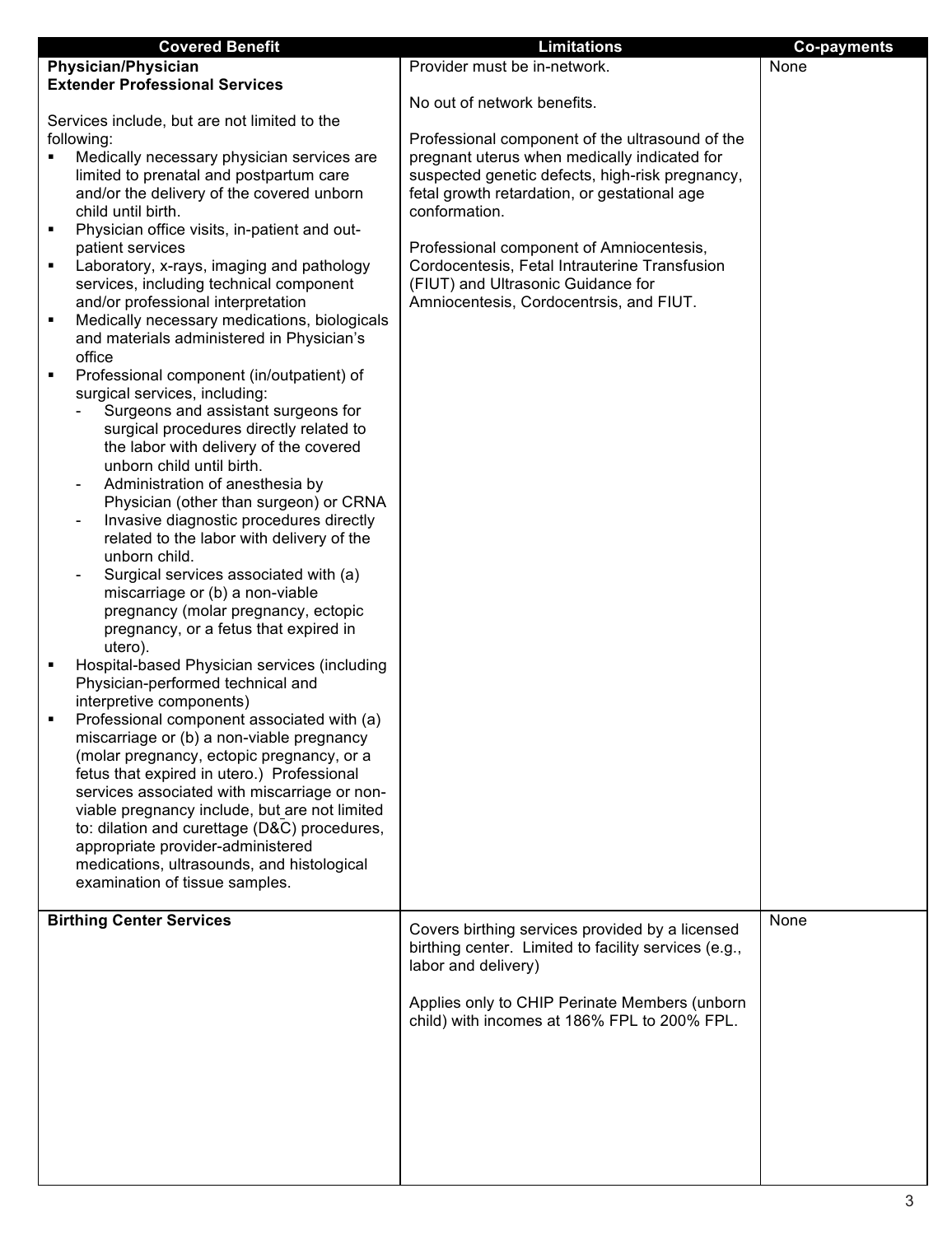| <b>Covered Benefit</b>                                                                           | <b>Limitations</b>                                                                                                                                                                                                                                                                                                                                                                                                                                                                                                                                                                                                                                                                                                                                                                                | <b>Co-payments</b> |
|--------------------------------------------------------------------------------------------------|---------------------------------------------------------------------------------------------------------------------------------------------------------------------------------------------------------------------------------------------------------------------------------------------------------------------------------------------------------------------------------------------------------------------------------------------------------------------------------------------------------------------------------------------------------------------------------------------------------------------------------------------------------------------------------------------------------------------------------------------------------------------------------------------------|--------------------|
| Services rendered by a Certified Nurse<br>Midwife or physician in a licensed birthing<br>center. | Covers prenatal, birthing, and postpartum<br>services rendered in a licensed birthing center.<br>Prenatal services subject to the following<br>limitations: Services are limited to an initial visit<br>and subsequent prenatal (ante partum) care<br>visits that include:                                                                                                                                                                                                                                                                                                                                                                                                                                                                                                                        | None.              |
|                                                                                                  | (1) One (1) visit every four (4) weeks for the first<br>28 weeks or pregnancy;<br>$(2)$ one $(1)$ visit every two $(2)$ to three $(3)$ weeks<br>from 28 to 36 weeks of pregnancy; and<br>(3) one (1) visit per week from 36 weeks to<br>delivery.                                                                                                                                                                                                                                                                                                                                                                                                                                                                                                                                                 |                    |
|                                                                                                  | More frequent visits are allowed as Medically<br>Necessary. Benefits are limited to:                                                                                                                                                                                                                                                                                                                                                                                                                                                                                                                                                                                                                                                                                                              |                    |
|                                                                                                  | Limit of 20 prenatal visits and two (2) postpartum<br>visits (maximum within 60 days) without<br>documentation of a complication of pregnancy.<br>More frequent visits may be necessary for high-<br>risk pregnancies. High-risk prenatal visits are<br>not limited to 20 visits per pregnancy.<br>Documentation supporting medical necessity<br>must be maintained and is subject to<br>retrospective review.                                                                                                                                                                                                                                                                                                                                                                                    |                    |
|                                                                                                  | Visits after the initial visit must include:<br>interim history (problems, marital status,<br>٠<br>fetal status);<br>physical examination (weight, blood<br>٠<br>pressure, fundalheight, fetal position and<br>size, fetal heart rate, extremities) and<br>laboratory tests (urinanalysis for protein and<br>٠<br>glucose every visit; hematocrit or<br>hemoglobin repeated once a trimester and<br>at 32-36 weeks of pregnancy; multiple<br>marker screen for fetal abnormalities offered<br>at 16-20 weeks of pregnancy; repeat<br>antibody screen for Rh negative women at<br>28 weeks followed by Rho immune globulin<br>administration if indicated; screen for<br>gestational diabetes at 24-28 weeks of<br>pregnancy; and other lab tests as indicated<br>by medical condition of client). |                    |
|                                                                                                  |                                                                                                                                                                                                                                                                                                                                                                                                                                                                                                                                                                                                                                                                                                                                                                                                   |                    |
|                                                                                                  |                                                                                                                                                                                                                                                                                                                                                                                                                                                                                                                                                                                                                                                                                                                                                                                                   |                    |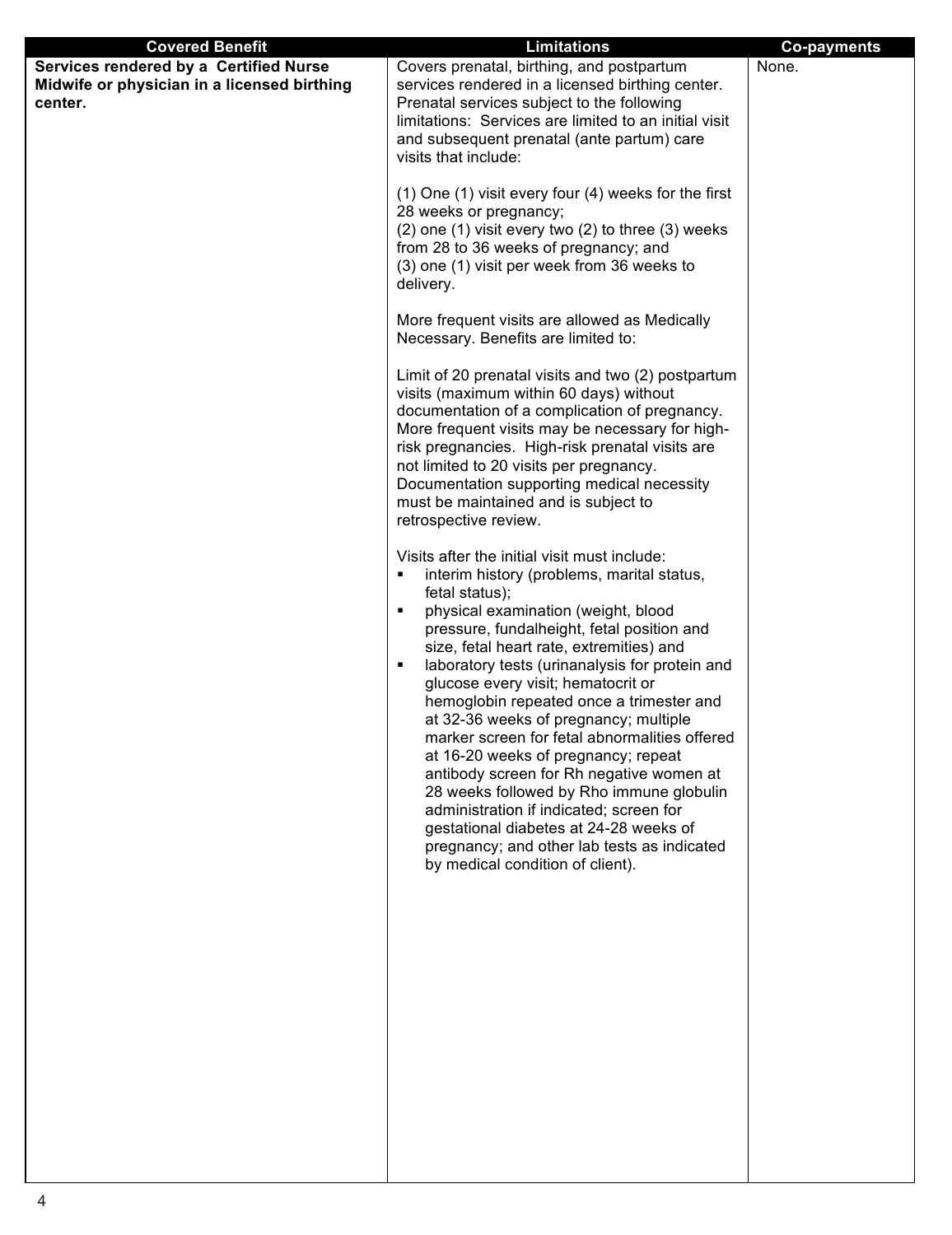| <b>Covered Benefit</b>                                         | <b>Limitations</b>                                                                                  | <b>Co-payments</b> |
|----------------------------------------------------------------|-----------------------------------------------------------------------------------------------------|--------------------|
| Prenatal care and prepregnancy family                          | No out of network benefits.                                                                         | None               |
| services and supplies                                          |                                                                                                     |                    |
|                                                                | Limit of 20 prenatal visits and 2 postpartum visits                                                 |                    |
| Covered services are limited to an initial visit and           | (maximum within 60 days) without                                                                    |                    |
| subsequent prenatal (ante partum) care visits<br>that include: | documentation of a complication of pregnancy.                                                       |                    |
|                                                                | More frequent visits may be necessary for high-<br>risk pregnancies. High-risk prenatal visits are  |                    |
| One visit every four weeks for the first 28 weeks              | not limited to 20 visits per pregnancy.                                                             |                    |
| or pregnancy; one visit every two to three weeks               | Documentation supporting medical necessity                                                          |                    |
| from 28 to 36 weeks of pregnancy; and one visit                | must be maintained in the physician's files and is                                                  |                    |
| per week from 36 weeks to delivery. More                       | subject to retrospective review.                                                                    |                    |
| frequent visits are allowed as medically                       |                                                                                                     |                    |
| necessary.                                                     | Visits after the initial visit must include: interim                                                |                    |
|                                                                | history (problems, maternal status, fetal status),<br>physical examination (weight, blood pressure, |                    |
|                                                                | fundal height, fetal position and size, fetal heart                                                 |                    |
|                                                                | rate, extremities) and laboratory tests                                                             |                    |
|                                                                | (urinanalysis for protein and glucose every visit;                                                  |                    |
|                                                                | hematocrit or hemoglobin repeated once a                                                            |                    |
|                                                                | trimester and at 32-36 weeks of pregnancy;                                                          |                    |
|                                                                | multiple marker screen for fetal abnormalities<br>offered at 16-20 weeks of pregnancy; repeat       |                    |
|                                                                | antibody screen for Rh negative women at 28                                                         |                    |
|                                                                | weeks followed by Rho immune globulin                                                               |                    |
|                                                                | administration if indicated; screen for gestational                                                 |                    |
|                                                                | diabetes at 24-28 weeks of pregnancy; and other                                                     |                    |
|                                                                | lab tests as indicated by medical condition of                                                      |                    |
|                                                                | client).                                                                                            |                    |
|                                                                |                                                                                                     |                    |
|                                                                |                                                                                                     |                    |
|                                                                |                                                                                                     |                    |
|                                                                |                                                                                                     |                    |
|                                                                |                                                                                                     |                    |
|                                                                |                                                                                                     |                    |
|                                                                |                                                                                                     |                    |
|                                                                |                                                                                                     |                    |
|                                                                |                                                                                                     |                    |
|                                                                |                                                                                                     |                    |
|                                                                |                                                                                                     |                    |
|                                                                |                                                                                                     |                    |
|                                                                |                                                                                                     |                    |
|                                                                |                                                                                                     |                    |
|                                                                |                                                                                                     |                    |
|                                                                |                                                                                                     |                    |
|                                                                |                                                                                                     |                    |
|                                                                |                                                                                                     |                    |
|                                                                |                                                                                                     |                    |
|                                                                |                                                                                                     |                    |
|                                                                |                                                                                                     |                    |
|                                                                |                                                                                                     |                    |
|                                                                |                                                                                                     |                    |
|                                                                |                                                                                                     |                    |
|                                                                |                                                                                                     |                    |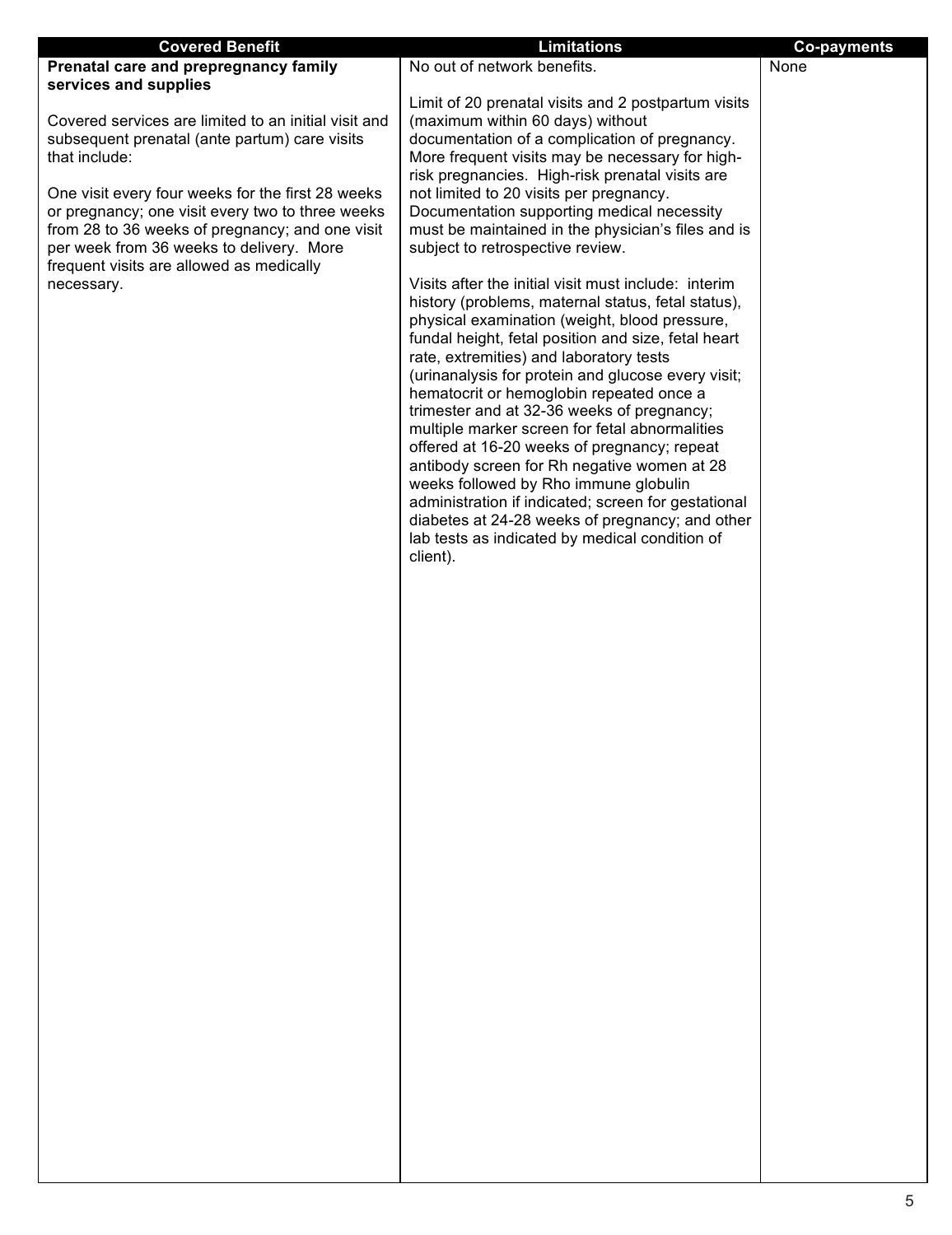| <b>Covered Benefit</b>                                                                                                                                                                                                                                                                                                                                                                                                                                                                                                                                                                                                                                                                                                                                                                                                       | <b>Limitations</b>                                                                                                                                           | <b>Co-payments</b> |
|------------------------------------------------------------------------------------------------------------------------------------------------------------------------------------------------------------------------------------------------------------------------------------------------------------------------------------------------------------------------------------------------------------------------------------------------------------------------------------------------------------------------------------------------------------------------------------------------------------------------------------------------------------------------------------------------------------------------------------------------------------------------------------------------------------------------------|--------------------------------------------------------------------------------------------------------------------------------------------------------------|--------------------|
| <b>Emergency Services, including Emergency</b><br><b>Hospitals, Physicians, and Ambulance</b>                                                                                                                                                                                                                                                                                                                                                                                                                                                                                                                                                                                                                                                                                                                                |                                                                                                                                                              | None               |
| <b>Services</b>                                                                                                                                                                                                                                                                                                                                                                                                                                                                                                                                                                                                                                                                                                                                                                                                              |                                                                                                                                                              |                    |
| Health Plan cannot require authorization as a                                                                                                                                                                                                                                                                                                                                                                                                                                                                                                                                                                                                                                                                                                                                                                                |                                                                                                                                                              |                    |
| condition for payment for emergency conditions                                                                                                                                                                                                                                                                                                                                                                                                                                                                                                                                                                                                                                                                                                                                                                               |                                                                                                                                                              |                    |
|                                                                                                                                                                                                                                                                                                                                                                                                                                                                                                                                                                                                                                                                                                                                                                                                                              |                                                                                                                                                              |                    |
| related to labor and delivery.<br>Covered services are limited to those emergency<br>services that are directly related to the delivery of<br>the covered unborn child until birth.<br>Emergency services based on prudent lay<br>٠<br>person definition of emergency health<br>condition<br>Medical screening examination to determine<br>٠<br>emergency when directly related to the<br>delivery of the covered unborn child.<br>Stabilization services related to the labor and<br>٠<br>delivery of the covered unborn child.<br>Emergency ground, air and water<br>٠<br>transportation for labor and threatened labor<br>is a covered benefit.<br>Emergency services associated with (a)<br>٠<br>miscarriage or (b) a non-viable pregnancy<br>(molar pregnancy, ectopic pregnancy, or a<br>fetus that expired in utero.) | Post-delivery services or complications resulting<br>in the need for emergency services for the<br>mother of the CHIP Perinate are not a covered<br>benefit. |                    |
|                                                                                                                                                                                                                                                                                                                                                                                                                                                                                                                                                                                                                                                                                                                                                                                                                              |                                                                                                                                                              |                    |
|                                                                                                                                                                                                                                                                                                                                                                                                                                                                                                                                                                                                                                                                                                                                                                                                                              |                                                                                                                                                              |                    |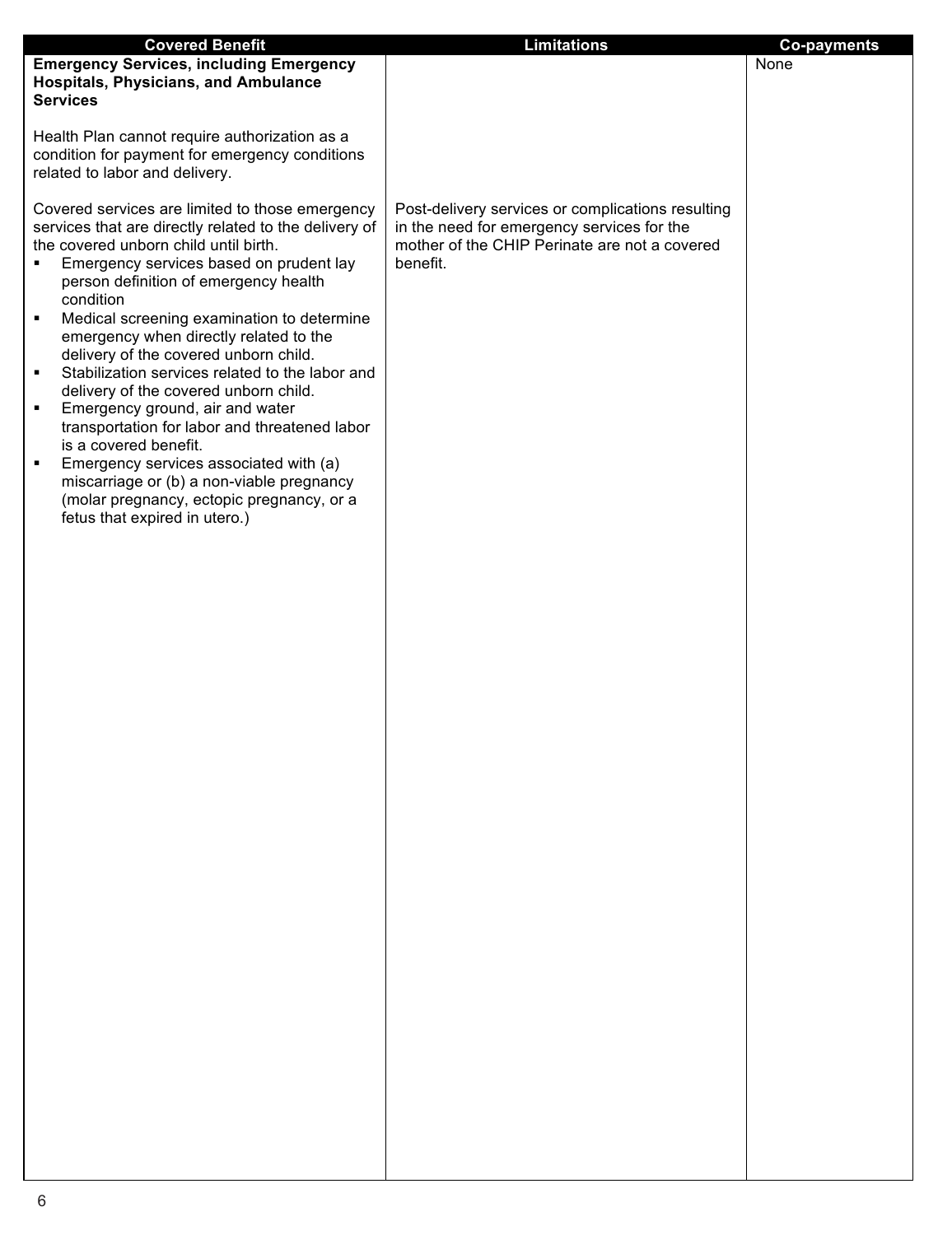| <b>Covered Benefit</b>                                                                                                                                                                                                                                                                                 | <b>Limitations</b>                                                                       | <b>Co-payments</b> |
|--------------------------------------------------------------------------------------------------------------------------------------------------------------------------------------------------------------------------------------------------------------------------------------------------------|------------------------------------------------------------------------------------------|--------------------|
| <b>Case Management Services</b>                                                                                                                                                                                                                                                                        | These covered services include outreach<br>informing, case management, care coordination | None               |
| Case management services are a covered<br>benefit for the Unborn Child.                                                                                                                                                                                                                                | and community referral.                                                                  |                    |
| <b>Care Coordination Services</b>                                                                                                                                                                                                                                                                      |                                                                                          | None               |
| Care coordination services are a covered benefit<br>for the Unborn Child.                                                                                                                                                                                                                              |                                                                                          |                    |
| <b>Drug Benefits</b><br>Services include, but are not limited to, the<br>following:<br>Outpatient drugs and biologicals;<br>٠<br>including pharmacy-dispensed and<br>provider-administered outpatient drugs<br>and biologicals; and<br>Drugs and biologicals provided in an<br>٠<br>inpatient setting. | Services must be medically necessary for the<br>unborn child.                            | None               |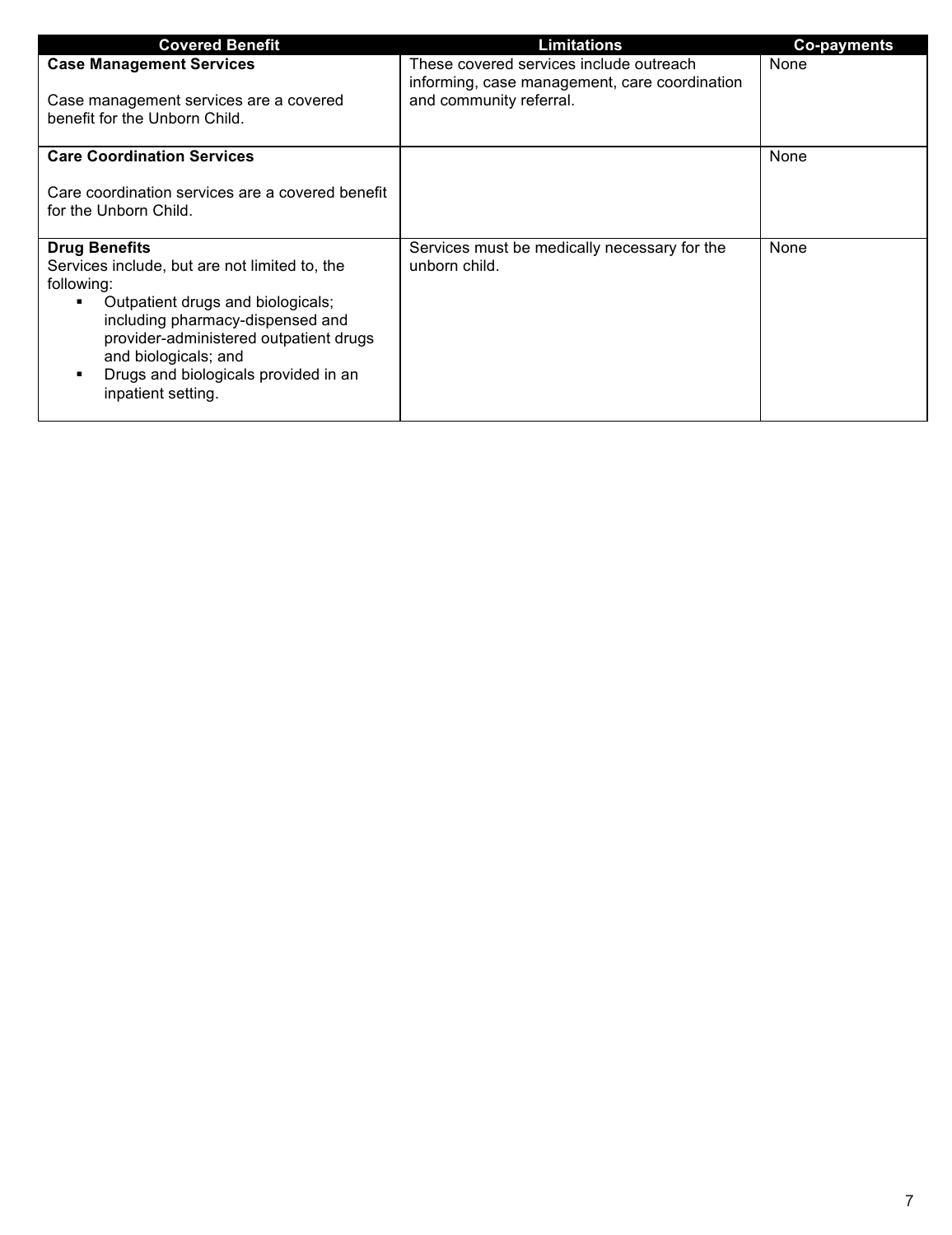## **CHIP PERINATAL PROGRAM EXCLUSIONS FROM COVERED SERVICES FOR CHIP PERINATES**

- For CHIP Perinates in families with incomes at or below 185% of the Federal Poverty Level, inpatient facility charges are not a covered benefit if associated with the initial Perinatal Newborn admission. "Initial Perinatal Newborn admission" means the hospitalization associated with the birth.
- Inpatient and outpatient treatments other than prenatal care, labor with delivery, and postpartum care related to the covered unborn child until birth. Services related to preterm, false or other labor not resulting in delivery are excluded services.
- Inpatient mental health services.
- Outpatient mental health services.
- Durable medical equipment or other medically related remedial devices.
- Disposable medical supplies.
- Home and community-based health care services.
- Nursing care services.
- Dental services.
- Inpatient substance abuse treatment services and residential substance abuse treatment services.
- Outpatient substance abuse treatment services.
- Physical therapy, occupational therapy, and services for individuals with speech, hearing, and language disorders.
- Hospice care.
- Skilled nursing facility and rehabilitation hospital services.
- Emergency services other than those directly related to the delivery of the covered unborn child.
- Transplant services.
- Tobacco Cessation Programs.
- Chiropractic Services.
- Medical transportation not directly related to the labor or threatened labor and/or delivery of the covered unborn child.
- Personal comfort items including but not limited to personal care kits provided on inpatient admission, telephone, television, newborn infant photographs, meals for guests of patient, and other articles that are not required for the specific treatment related to labor and delivery or post partum care.
- Experimental and/or investigational medical, surgical or other health care procedures or services that are not generally employed or recognized within the medical community. This exclusion is an adverse determination and is eligible for review by an Independent Review Organization (as described in D, "External Review by Independent Review Organization").
- Treatment or evaluations required by third parties including, but not limited to, those for schools, employment, flight clearance, camps, insurance or court.
- Private duty nursing services when performed on an inpatient basis or in a skilled nursing facility.
- Mechanical organ replacement devices including, but not limited to artificial heart.
- Hospital services and supplies when confinement is solely for diagnostic testing purposes and not a part of labor and delivery.
- Prostate and mammography screening.
- Elective surgery to correct vision.
- Gastric procedures for weight loss.
- Cosmetic surgery/services solely for cosmetic purposes.
- Dental devices solely for cosmetic purposes.
- Out-of-network services not authorized by the Health Plan except for emergency care related to the labor and delivery of the covered unborn child.
- Services, supplies, meal replacements or supplements provided for weight control or the treatment of obesity.
- Medications prescribed for weight loss or gain.
- Acupuncture services, naturopathy and hypnotherapy.
- Immunizations solely for foreign travel.
- Routine foot care such as hygienic care (routine foot care does not include treatment of injury or complications of diabetes).
- Diagnosis and treatment of weak, strained, or flat feet and the cutting or removal of corns, calluses and toenails (this does not apply to the removal of nail roots or surgical treatment of conditions underlying corns, calluses or ingrown toenails).
- Corrective orthopedic shoes.
- Convenience items.
- Over-the-counter medications.
- Orthotics primarily used for athletic or recreational purposes.